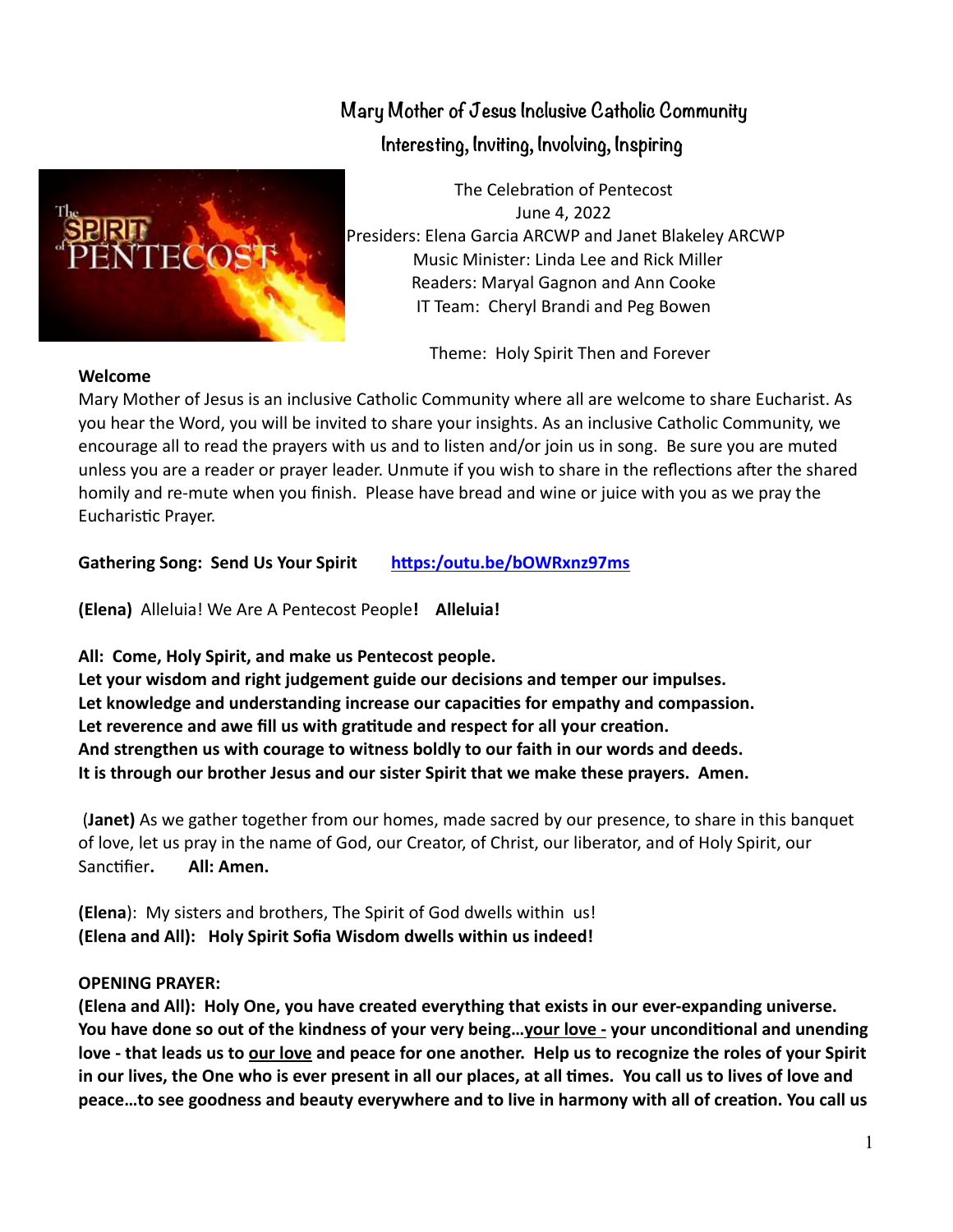**to heal the wounds of hatred and violence, discrimination and oppression in our world. You call us to welcome everyone with whom we come in contact …they are your presence among us. With the strength of your Wisdom, help us open the horizons of our minds and hearts that we may, through our actions, spread your gospel messages. This we ask in communion with Jesus, our brother, and with the power of Holy Spirit Amen.**

## **Communal Reconciliation, Healing and Transformation**

(**Janet**) Creator God to whom all hearts are open, no desires unknown, and from whom no secrets can be hidden, cleanse our hearts by the inspiration of Holy Wisdom. We pause now to remember the times we have let anxieties sap our energy to live our mission to be the Christ Presence in the world. (*Pause*) Let us place our concerns and issues in the loving hands of the Holy One, and open ourselves to recognize God's unconditional everlasting love.

**(Janet and All) : We take your Word into our minds and hearts. We ask that through your Spirit, we may respond to your grace to realize our continual need to grow in an ever better understanding, compassion and caring for ourselves, for our brothers and sisters, and for our planet Earth. May we gather both the strength of your Spirit and the grace of your Divine Presence within us so that we may extend your merciful and forgiving presence that is your gift – through us – to everyone we meet, everywhere. May we be open to a deeper understanding of your unconditional forgiveness and everlasting love.**

*(Pause briefly. Then extend your arm over your heart)*  **Come Holy Spirit, Come, Alleluia!**

*Glory to God by Marty Haugen and video by Bridget Mary Meehan and Mary Theresa Streck* <https://youtu.be/udjH7EON5IY>

*Refrain*: Glory to God in the highest, Glory to God in the highest, Glory to God In the highest, And peace to God's people on earth!

> We sing praises to you, God of life, God of wonder, Hearts filled with joy, let our voices be thunder. *Ref*

 Sing to Jesus, the Christ, Word of life to the nations, Raised up in glory As our hope of salvation. *Ref*

 In the Spirit we come For the feast and the stories, Speaking of God In the pain and the glory. *Ref* (**2x**)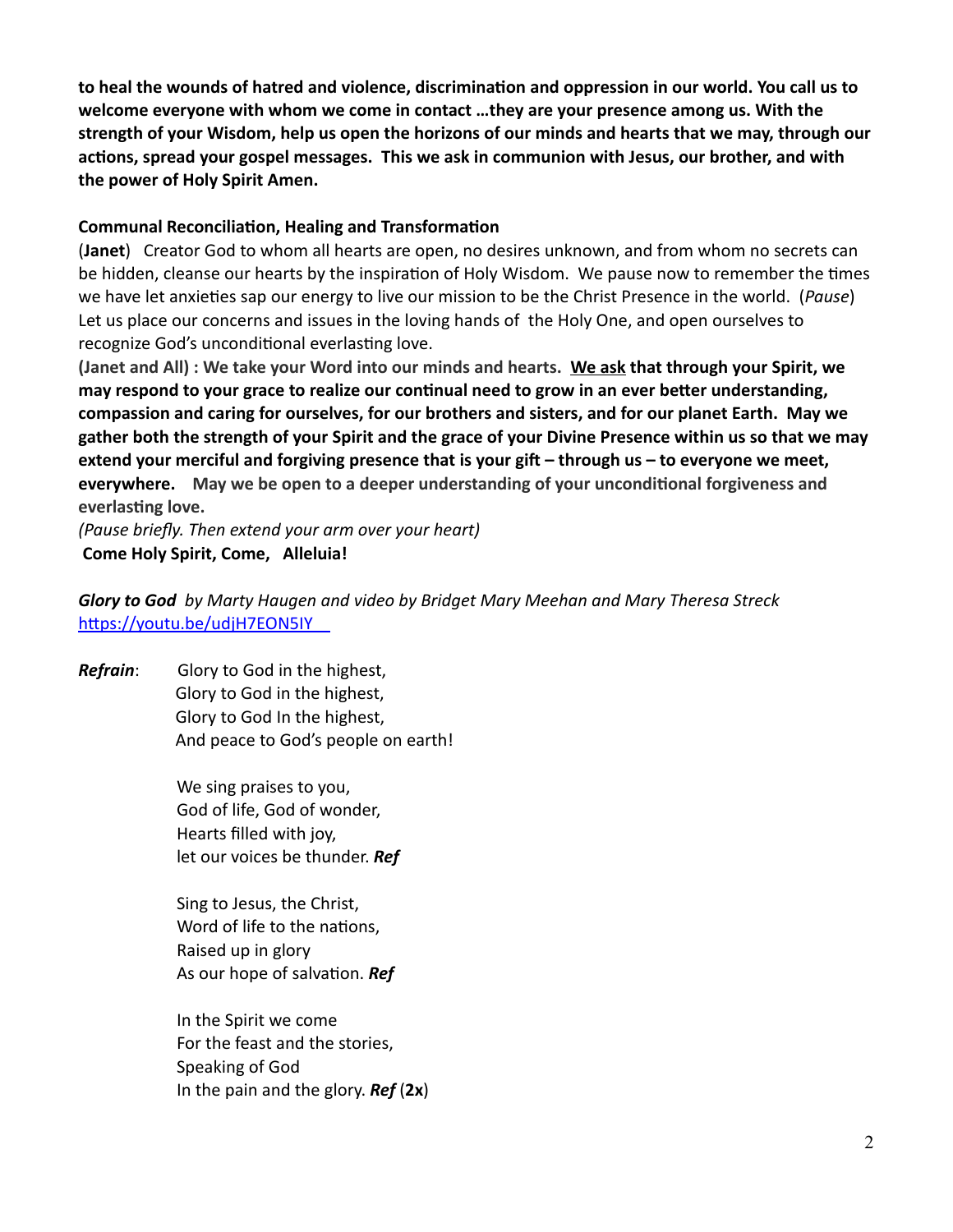## **LITURGY OF THE WORD**

**(Elena)**The first scriptural reading for today is a passage from Acts, chapter 2, verses 1 to 14. The event that leads us to this passage is the Feast of the Ascension, which we celebrated last week. Jesus reminded them , again, that they were to receive the Holy Spirit and not to leave Jerusalem until they would receive the strength to be His witnesses "in Jerusalem, all over Judea and Samaria, even to the ends of the world" Let us now listen to the transformative power of Holy Spirit as read by Maryal.

When the Feast of Pentecost came they were all in one place. Without warning there was a sound like a strong wind, gale force---no one could tell where it came from. It filled the whole building. Then like a wildfire, the Holy Spirit spread through their ranks, and they started speaking in different languages as the Spirit prompted them.

There were many Jews staying in Jerusalem just then, devout pilgrims from all over the world. When they heard the sound they came on the run. Then when they heard, one after another, their own mother tongue being spoken, they were blown away. They couldn't for the life of them figure out what was going on, and kept saying, "Aren't these all Galileans? How come we are hearing them talk in our own mother tongues? Parthians, Medes and Elamites; Visitors from Mesopotamia, Judea and Cappadocia, Pontus and Asia, Phrygia and Pamphylia, Egypt and the parts of Libya belonging to Cyrene; Immigrants from Rome, both Jews and proselytes; Even Cretans and Arabs!

"They're speaking our languages, describing God's mighty works!" Their heads were spinning, they couldn't make head or tail of any of it. They talked back and forth, confused: "What's going on here?" others joked, "They're drunk on cheap wine."

These are the inspired word found in the Acts of the apostles and believed to have been authored by Luke. **All: Thanks be to God.**

## **(Ann) RESPONSORIAL PSALM: 29 Response: Bless the Radiant One, O My Soul!**

O Heart of my heart, you are so very great! You are clothed with justice and mercy, arrayed in light as your fine attire.

You stretch over the heavens like a tent, your Radiance covering the waters.

# **Response: Bless the Radiant One, O My Soul!**

O You who know all hearts, how manifold are your works! In wisdom You have created them all; the earth is filled with your creatures. O that we might receive your gifts, taking only what is needed with grateful hearts.

## **Response: Bless the Radiant One, O My Soul**

The glory of the Radiant one endures forever, for the works of love are sure. You are ever present to us even as the earth trembles.

I will abandon myself into your hands as long as I live; I will sing praise to you while I have breath. **Response: Bless the Radiant ONE, O My Soul!**

# **(Maryal) Second Reading: 1 Corinthians 12:3-7**

God's various gifts are handed out everywhere; but they all originate in God's Spirit. God's various ministries are carried out everywhere: but they all originate in God's Spirit. God's various expression of power are in action everywhere; but God is behind it all. Each person is given something to do that shows who God is. Everyone gets in on it, everyone benefits. All kinds of things are handed out by the Spirit, and all kinds of people! The variety is wonderful: wise counsel, clear understanding, simple trust,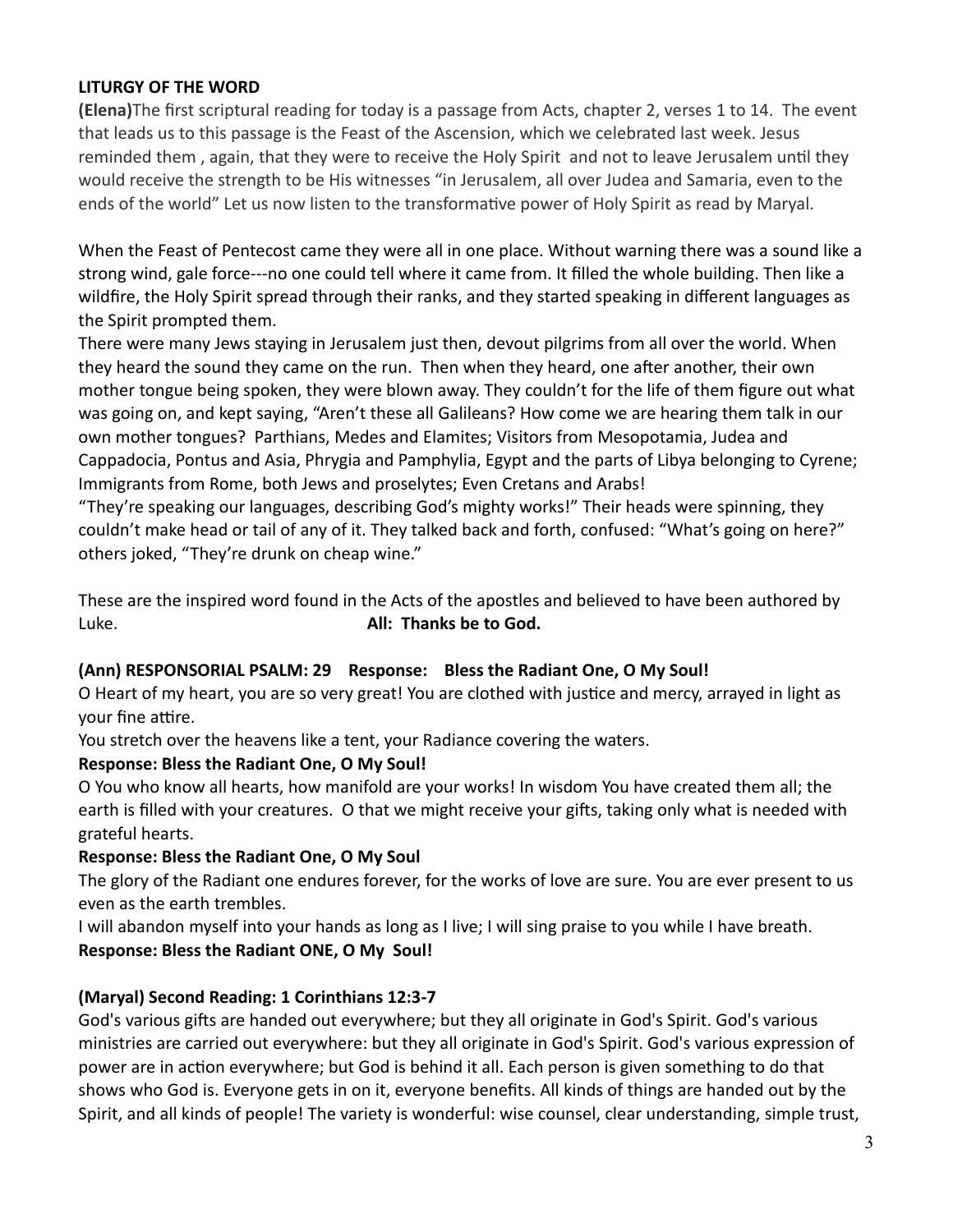healing the sick, miraculous acts, proclamation, distinguishing between spirits, tongues, interpretation of tongues. All these gifts have a common origin, but are handed out one by one by the Spirit of God who decides who gets what, and when.

These are the inspired words of Paul, disciple of Jesus. **All: Thanks be to God.** (Translation from The Message by Eugene H. Peterson)

**Alleluia – by Jan Phillips shortened <https://youtu.be/IC4nbwmQDVw>**

# **(Ann ) Gospel: A reading from the Gospel of John: 20:19-22**

On the evening of that first day of the week, the doors were locked in the room where the disciples were, for fear of the Temple Authorities. Jesus came and stood among them and said, "Peace be with you."

When he had said this, he showed them the marks of crucifixion. The disciples were filled with joy when they saw Jesus, who said to them again, "Peace be with you." As Abba God sent me, so I am sending you." After saying this Jesus breathed on them and said, "Receive the Holy Spirit." These are the inspired words of John, disciple of Jesus. **All: Glory to you, O God**.

# **Alleluia –by Jan Phillips shortened**

**<https://youtu.be/IC4nbwmQDVw>**

**Shared Homily and Community Reflections (***Mute to share and re-mute when finished.***)**

# **Statement of Faith**

(**Mayal and All) We believe in God, the Divine Mystery that is beyond our understanding… the Creator of an unfinished world in an ever-evolving cosmos. God is the Holy One who invites us to join with our brothers and sisters in creating and building a world of justice, a new world of love and peace on our planet Earth.**

**We believe in God who calls all of the world's wide-spread populations to harmony and unity so that, in settings of peace and understanding, they may heal the hurts and the sufferings that have been caused over time and replace them with a celebration of love and enduring partnerships.**

**We believe in God who has not divided the people into the rich and the poor, the healthy and the sick, the wise and the unwitting, the advantaged and the disadvantaged. We believe in a God who created all of us to be brothers and sisters of one another in a Blessed Family.**

**We believe in Jesus, the Word of God who became human like us. He befriended the well-placed and the poorest persons regardless of their positions in society. He spoke truth to every man and woman with whom he came in contact, and he spread to everyone, the love, peace and justice that he always preached. And for all this, he was put to death for doing what was his blessed mission. We believe in Jesus who, then, was raised to life.** 

**We believe in the Spirit of God, the Breath of our innermost life and the Sustainer of everything that exists in this world. She is the one who brings order out of chaos, peace out of strife, love out of hatred, and life out of death. We truly believe in Her. Amen.**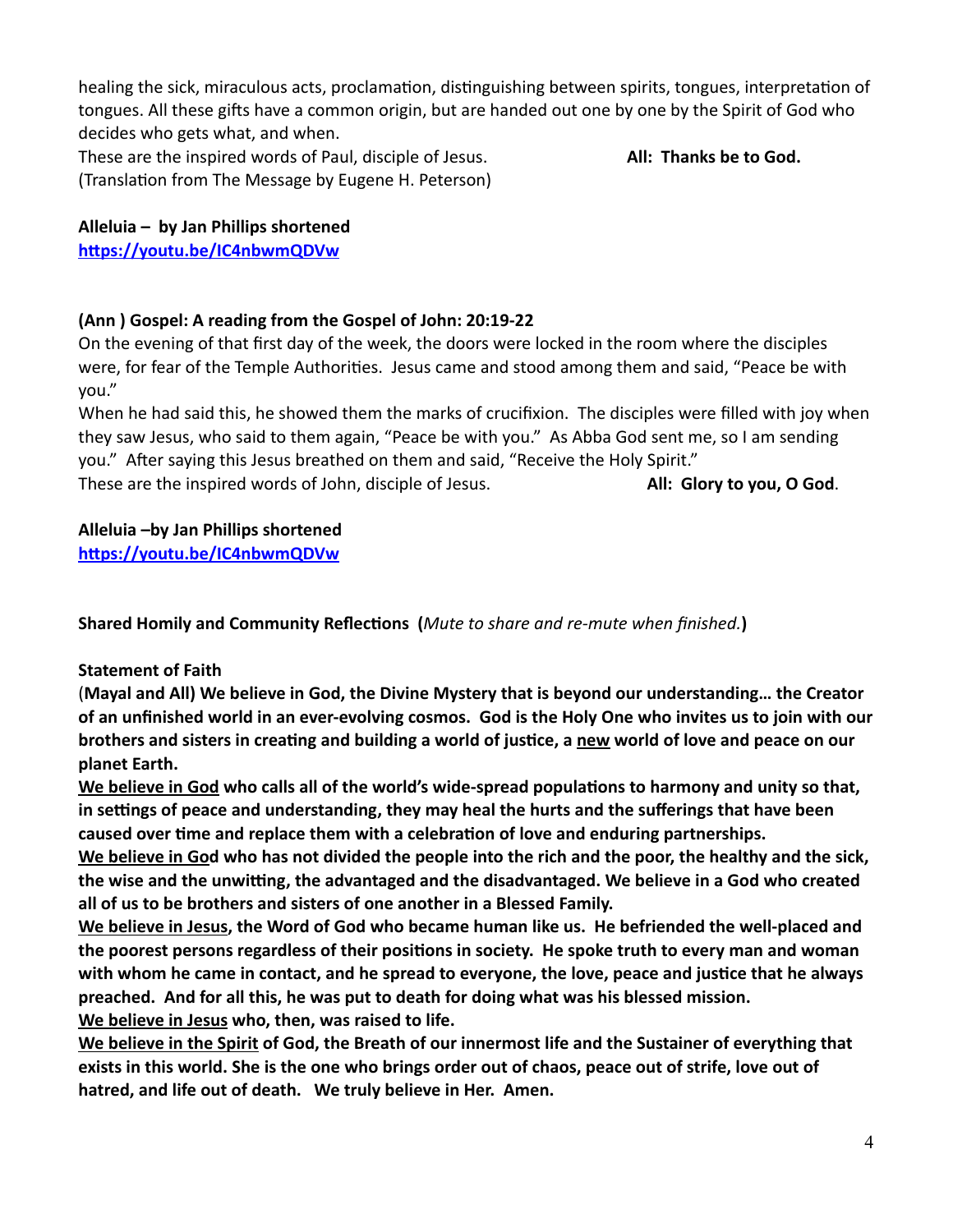# **Prayers of the Community**

(**Ann**): This day has God poured out the Spirit of Jesus on those gathered in Christ's name. The Holy spirit inflamed the hearts of the believers who then boldly went forth to proclaim God's word.

We are a people of faith, believing in the power of prayer. We believe that we send blessings to those who are struggling and need help if they are to experience hope; and to those, as well, who may be in physical or emotional pain. As the Holy Spirit descended with gifts of wisdom, fortitude, piety and reverence for God, so today with longing hearts we pray.

# **SPIRIT OF GOD, RAIN DOWN YOUR GIFTS ON OUR PARCHED SPIRITS, HEAL US AS WE AWAKEN TO YOUR CALL.**

~O God, you create and recreate with the power of love. Open our hearts to your indwelling Spirit that we may be one with you in all that we do.

## **Response: Spirit of God…………..**

~ You send your Spirit to banish fears and to bring us peace. Let our lives mirror your mercy and goodness and reveal your love.

#### **Response: Spirit of God………….**

~Holy spirit, Father and Mother of the poor, bring to birth in us the desire and means to deliver the poor from want.

## **Response: Spirit of God………**

~Holy Spirit, strong and gentle comforter, we pray for the devastated families of all those recently killed in senseless acts of violence in our country.

#### **Response: Spirit of God…………**

~Holy Spirit, free spirit, we pray for the people of Ukraine and Russia that they may live in peace without fear and that goodness and sanity will fill the hearts and minds of those that would cause them harm. **Response: Spirit of God……….**

**~**We pray that our government puts children above guns, power, and greed.

## **Response: Spirit of God……….**

## **~**We pray for our MMOJ intentions on our community prayer list. **(Joan M shares)**

#### **Response: Spirit of God……**

~For what else should we pray?

**Response: Spirit of God…………..**

**~**Come Holy Spirit , breathe new life into your people. Show us the true meaning of the Gospel, and enkindle our hearts with a love that will transform our lives. Grant us the unity for which Jesus prayed, now and forever**. AMEN**

## **Offertory Song: Spirit of the Living God by Michael Crawford <https://youtu.be/jXwP11I3UNE>**

**Spirit of the Living God Fall fresh on me Spirit of the Living God Fall fresh on me. Melt me mold me Fill me use me**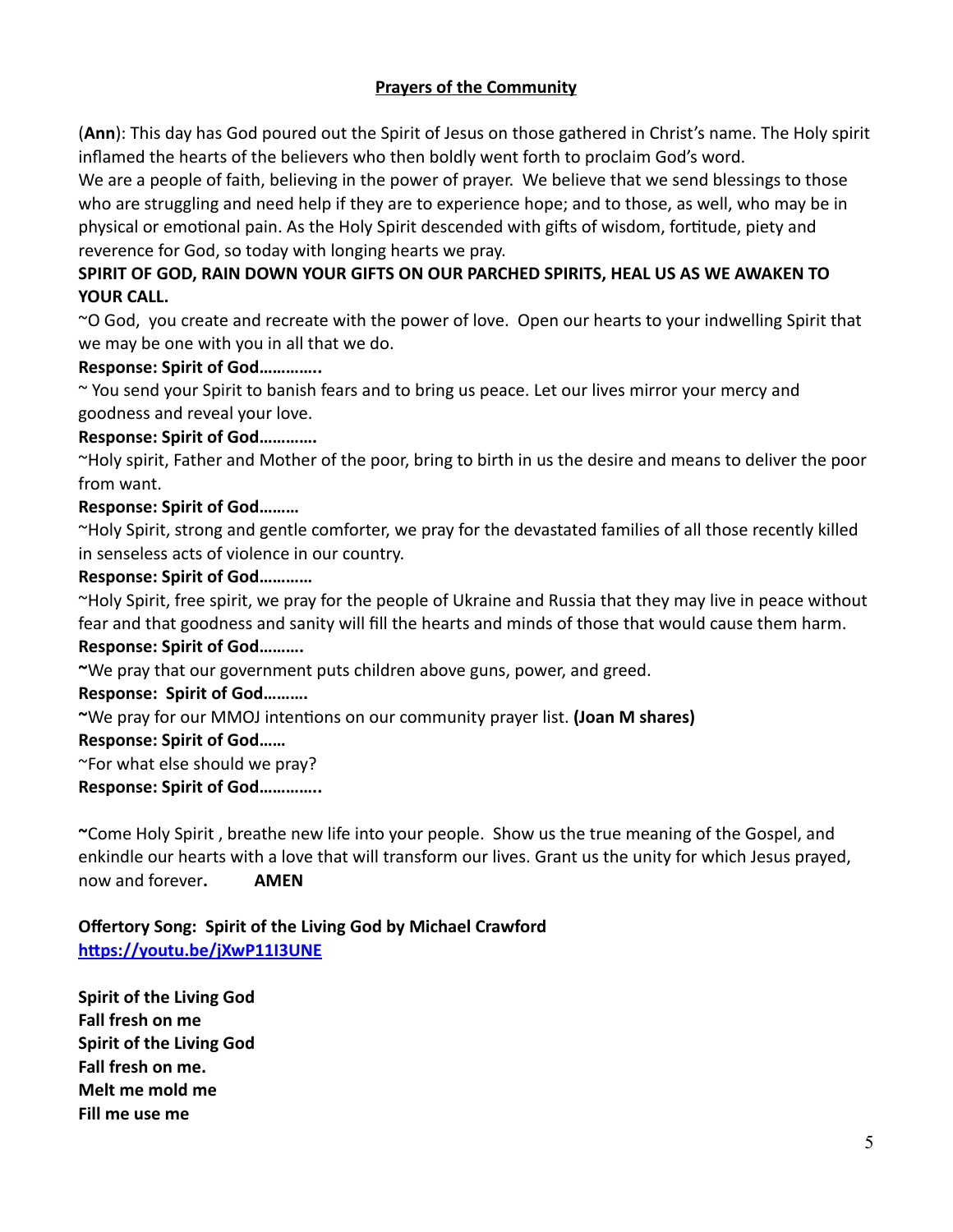## **Spirit of the Living God Fall fresh on me. (1x)**

## **LITURGY OF THE EUCHARIST**

**(Janet)**: O Holy One, you have been called by many names by many people in the centuries of our planet's life. Yet, no name truly defines you or describes you. We celebrate you as the marvelous, loving energy of life who caused us and our world to be. We celebrate you as the Source of light and life and love, and we celebrate your presence.

**(Elena)**: Please join in praying the Eucharistic prayer together: *(Eucharistic prayer taken from the work of Diarmuid O'Murchu and Jay Murnane, adapted)*

**(Maryal and All): O Holy One, we stand at a critical moment in Earth's history – a time when humanity must choose its future.** 

**As the world becomes increasingly interdependent and fragile, the future holds both peril and great promise.**

**May we recognize that, in the midst of a magnificent diversity of cultures and life forms, we are one human family and one Earth and world community with a common destiny.** 

**United with our vast universe, with our Mother-Planet and her people everywhere, with one another and You, Holy One, our spirits dance and sing this song of praise:** 

**Song: Holy, Holy, Holy (Karen Drucker)**  <https://youtu.be/orKBBIj5LZA>

**(Ann and All): We give grateful thanks for those who came before us, for all those who gave from their hearts, who gave from their lives, that there might be a better world, a safer world, a kinder world. We pray for peace in their name.** 

**And for the children, that they may live, that they may have children of their own and that it will go on - this great blossoming that is meant to go on and on – we pray for peace, in their name.** 

**And for all peoples of this earth who have no voice in this,**

**For the animals that have no voice in this,**

**For the plants, the trees, the flowers that have no voice in this,**

**For all who share this earth with us, we pray for peace in their name.**

**We thank you for our brother, Jesus. He showed us so simply, so tenderly, how the world is in our hands. He had nothing in this world but your love, companions on the journey, and his very self. Together, that was more than enough, and that remains our clarity in the midst of confusion: the miracle of healing, new hope, nurturance, nourishment, liberation and life.**

# *(Please extend your hands in blessing)*

**(Janet and All): Your Spirit is upon the gifts we bring to this Eucharistic table, bread of the grain and wine of the grape, and they are gifts of wisdom, light and truth which remind us of our call to be the body of Christ to the world.**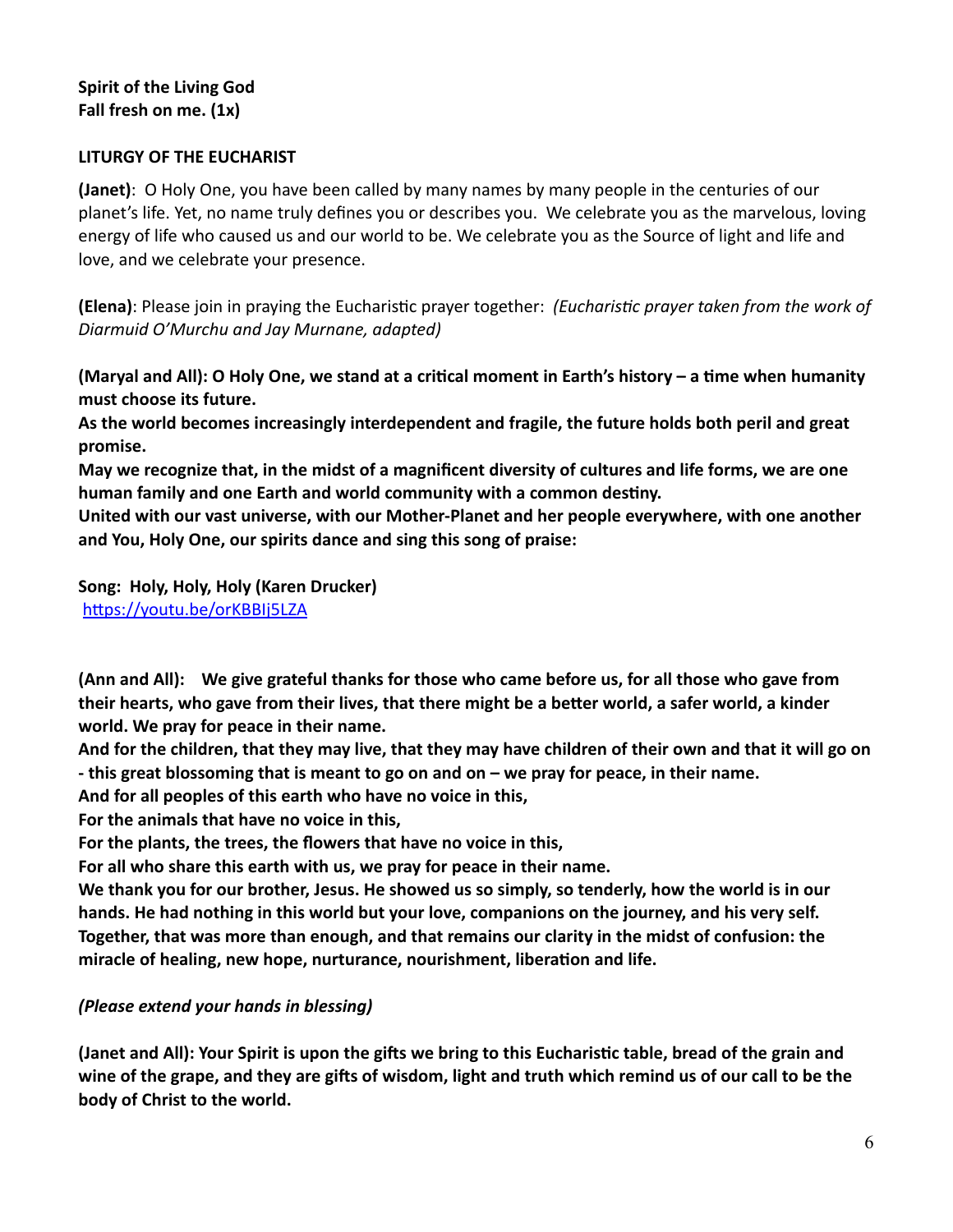**On the night before he faced his own death and for the sake of living fully, Jesus sat at the Seder supper with his companions and friends. He reminded them of all that he taught them, and to fix that memory clearly within them, he bent down and washed their feet.**

All lift bread and pray the following:

**When he returned to his place at the table, he lifted the Passover bread, spoke the blessing, broke the bread and offered it to them saying:**

**Take and eat; this is my very self.**

(pause)

*All lift the cup and pray the following*:

**(Elena and All): He then raised high the cup of blessing, spoke the grace, and offered them the wine saying:** 

**Take and drink of the covenant made new again through my life,**

**for you and for everyone, for liberation from every oppression.**

**Whenever you do this, Re-member me and all that I have taught you!**

**(pause)**

**The Spirit who raised Jesus from the dead showed us, by Her action, that life is eternal and that love is immortal. Loving Source of All, we have looked for others to save us and to save our world. Yet, we are called, and consecrated and sent into the world to establish justice and show the blessed fulfillment that comes with simplicity and the giving of ourselves in love. We will make new our commitment to the harmony of the original vision of creation.** 

**We will open up wide all that has been closed about us, and our small circles. Like Jesus, in all openness, we will be filled with your own Spirit and renew the face of the earth.**

**For it is through learning to live as he lived, And why he lived, And for whom he lived, That we awaken to your Spirit within,**

**Moving us to worship you truly, O Holy One, at this time and all time and in all ways. And we say yes to You!**

**Great Amen: Linda Lee Miller** 

**<https://www.youtube.com/watch?v=Dy76fpfkNsg>**

**(Janet and All) The Abba Prayer** 

**Gracious Spirit, who loves us like a mother,**

**Whose realm is blooming among us now, and within.**

**We pray that your compassion guide us in every action.**

**Give us what we need for each day, and help us to be satisfied with the miracle of that alone.**

**Forgiver, whose embrace brings us to wholeness without our asking, may we reconcile ourselves to one another in humility.**

**And may we cancel the crushing debts that imprison our neighbors, so that communities of joy and health may flourish.**

**May we neither profit from nor ignore evil,**

**But ever work to thwart it with non-violence, as we co-create the realm of peace in this world, now and each day.**

**Amen.** *(Bret Hesla/wsj)*

**Sign of Peace:**